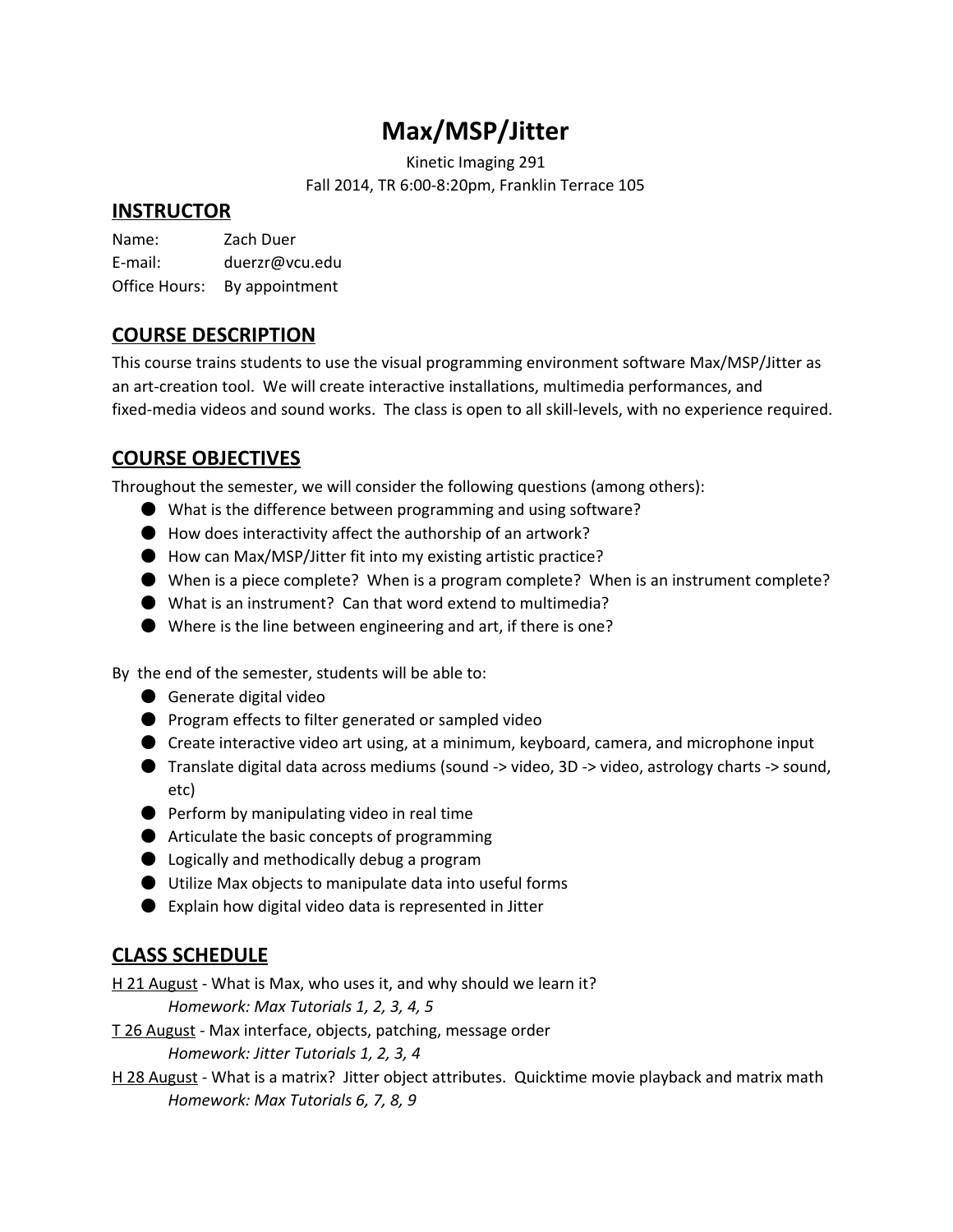T 2 September - Max math, UI objects, user input, LCD and drawing - Assignment 1 given *Homework: Jitter Tutorials 5, 6, 7, 8, 9, 10* H 4 September - Color and mixing *Homework: Max Tutorials 10, 11, 13* T 9 September - Random numbers, and procedural operations - Assignment 1 DUE *Homework: Jitter Tutorials 11, 12, 14, 15* H 11 September - Matrix data as lists. Video positioning and rotation *Homework: Max Tutorials 14, 15, 16* T 16 September - Encapsulation, abstraction, and messaging - Assignment 2 given *Homework: Jitter Tutorials 16, 17, 18, 19, 21* H 18 September - Names matrices and feedback. Recording movies. Real-time camera and audio *Homework: Max Tutorials 17, 18, 21, Data Tutorial 5* T 23 September - Handling data, routing information, and lists in Max - Assignment 2 DUE *Homework: Jitter Tutorials 30, 31, 32, 33, 34, 35, 36* H 25 September - OpenGL, GPU parallelization, 3D objects, textures and materials *Homework: Jitter Tutorials 41, 42* T 30 September - Using shaders and alphaglue H 2 October - Review and buffer day - Midterm Project given T 7 October - Midterm project workday H 9 October - Midterm project workday T 14 October - Midterm project workday H 16 October - READING DAYS - NO CLASSES T 21 October - MIDTERM PROJECT DUE - CRITIQUES H 23 October - MIDTERM CRITIQUES (CONT) T 28 October - MSP and digital audio *Homework: Examine my audio sample performance patch* H 30 October - Media data conversions: audio to video, video to 3D, etc - Assignment 3 given *Homework: Examine my "Audiolines" patch, Jitter Tutorials 27, 28* T 4 November - Computer vision *Homework: Examine my face tracking -> audio patch* H 6 November - Render to texture, jit.gl.sketch *Homework: Examine my mask drawing patch* T 11 November - Projection mapping - Assignment 3 DUE *Homework: Examine my projection mapping patch* H 13 November - Final project workday - Final Project given T 18 November - Final project workday H 20 November - Final project workday T 25 November - Final project workday H 27 November - THANKSGIVING - NO CLASSES T 2 December - FINAL PROJECT DUE - CRITIQUES H 4 December - FINAL PROJECT CRITIQUES (CONT)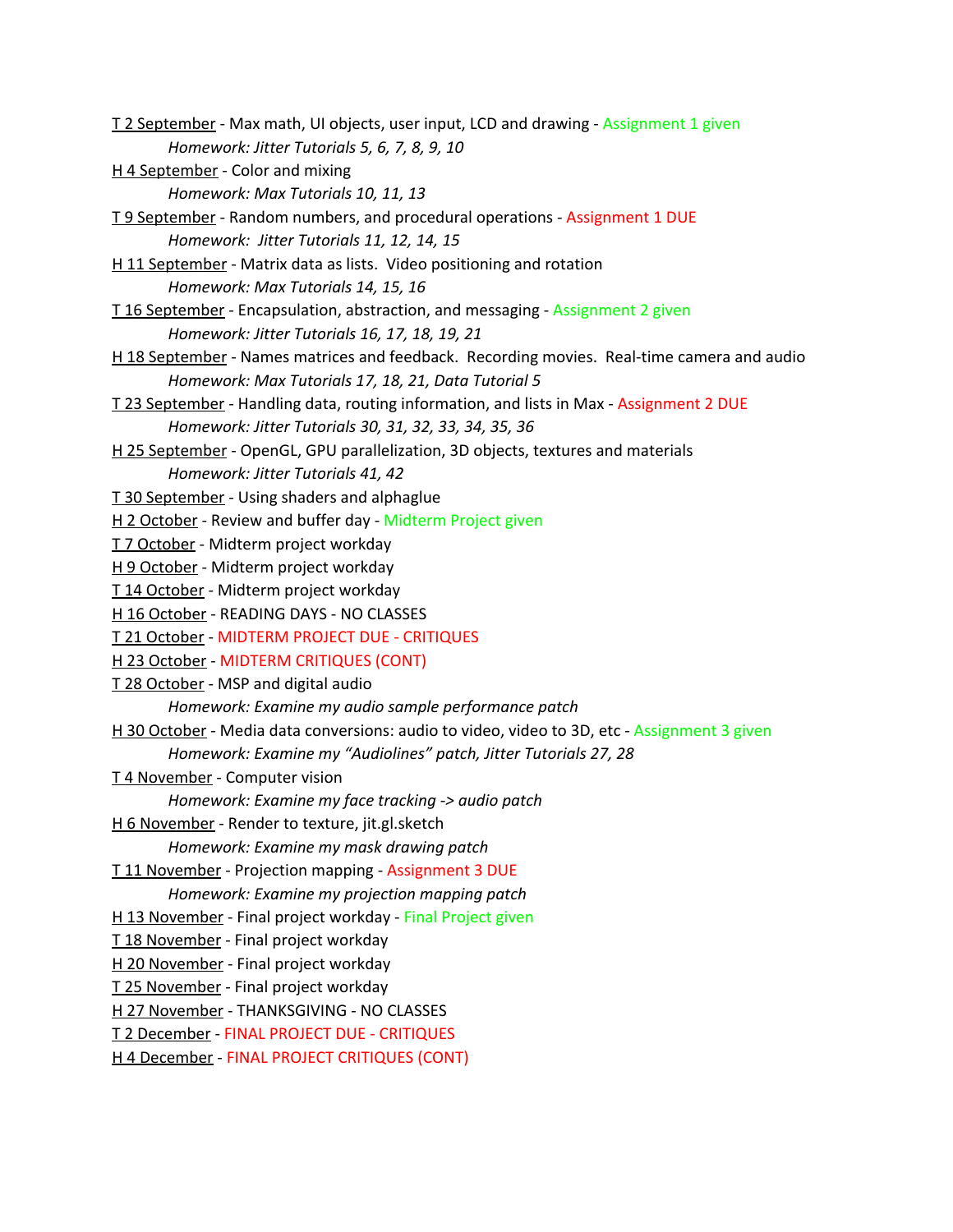### **ASSIGNMENTS**

#### **ASSIGNMENT ONE - DUE TUESDAY SEPTEMBER 9**

15% of class grade

Create a patch using two LCDs, one of which can be drawn on, the other of which cannot. When the user draws on the usable LCD, the same line is recreated on the other LCD but offset by m amount in the X axis and n amount in the Y axis, where m and n are values that can be set by the user.

Keep the second LCD from drawing a line directly from the ending point of each line to the beginning point of the next! This is tricky.

The user should be able to hit the escape key to clear the LCD screens.

Use comments to document and explain how each part of the patch works.

You are allowed to work together with classmates, but I strongly discourage copying someone else's patch without understanding how it works. There will be projects later that will require individual creative work, and if you don't understand concepts from this point in the class

#### **ASSIGNMENT TWO - DUE TUESDAY SEPTEMBER 23**

15% of class grade

Make a patch that lets the user act as a VJ (video-jockey). The patch should let the VJ select between a number of different videos, and / or choose their own videos. It should allow multiple options for mixing videos and transitioning between videos.

The VJ should also be able to use simple effects of your choosing on the video to alter the way it looks. The settings for directly changing the video should be available to the VJ, but there should also be buttons or toggles the VJ can activate to initiate a change to the video over time. These would be changes that you have predesigned in terms of how they work, but allow the VJ to activate when s/he chooses. Presets would be a great feature, as well.

There could be a single final output screen or multiple output screens, depending on what you deem appropriate.

You are welcome to add more features if you'd like.

Make a presentation view for the patch that is easy to use and understand at a glance. There should be comments to explain how interacting with the patch will work.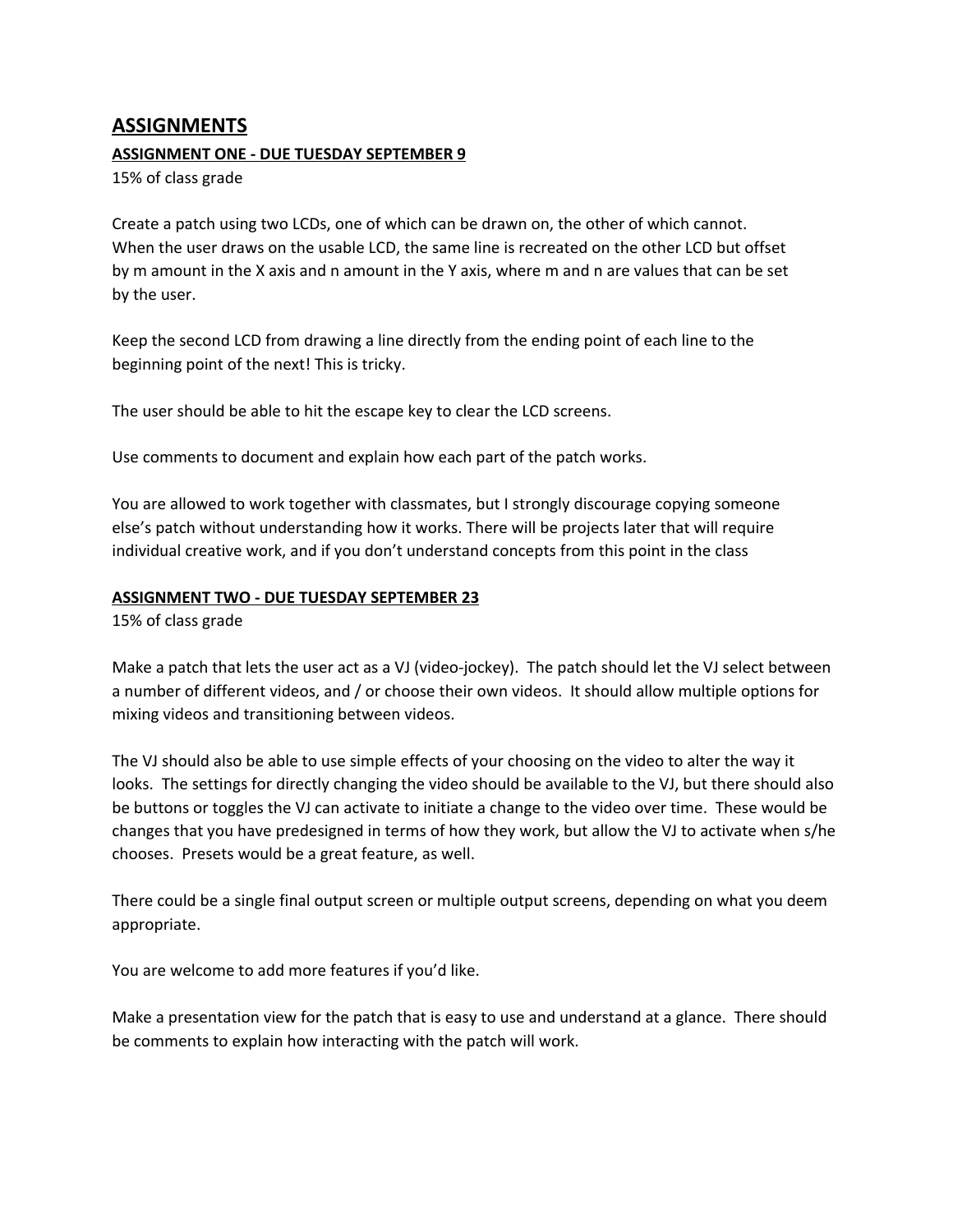In the editing view, there should also be comments to the developer explaining how the patch functions.

Make the patch visually clean and neat.

#### **MIDTERM - DUE TUESDAY OCTOBER 21**

20% of course grade

Create an artwork that uses Max/MSP/Jitter at some stage in the production process. This may take the form of installation (interactive or non-interactive), performance, or fixed media sound and / or video. If the work is not fixed-media, it \*must\* be documented, meeting high-quality standards.

We will hold a critique in an installation space. You are responsible for appropriating the necessary technology to produce your piece. You are responsible for installing your work, deinstalling your work, and returning the space to its original state. I will bring cameras to record documentation, and organize the installation process.

#### Documentation:

Installation: Acceptable documentation of an installation will have 3-5 minutes of video that demonstrates the as wide a range as possible of the installation's characteristics, as well as a series of still-images. If the installation is interactive, the documentation must include both the installation by itself as well as in use by members of the audience. If a screen is used to display something in the installation, recording a screen capture in addition to 3rd-person camera documentation would be highly recommended. The documentation video and images should be high definition with well-balanced lighting

Performance: Acceptable documentation of a performance will include a video of the entire performance, an edited video (3-5 minutes in duration if the piece is longer than that, 1-2 minutes if the piece is itself 3-5 minutes), and still images. The documentation video and images should be high definition with well-balanced lighting.

#### **ASSIGNMENT THREE- DUE TUESDAY NOVEMBER 11**

15% of class grade

Create a maxpatch to work with sound. You may use synthesis or sound files as the audio source. If you use sound files, you must use some additional sort of audio editing or filtering (which you are welcome to do with synthesis, as well). You are also invited to use the audio data to affect video, or use video data to affect the audio, but it is not required.

The final product can be just sound, or sound + video. I want both the maxpatch as well as the final product (sound file, or video file).

#### **FINAL - DUE TUESDAY DECEMBER 2**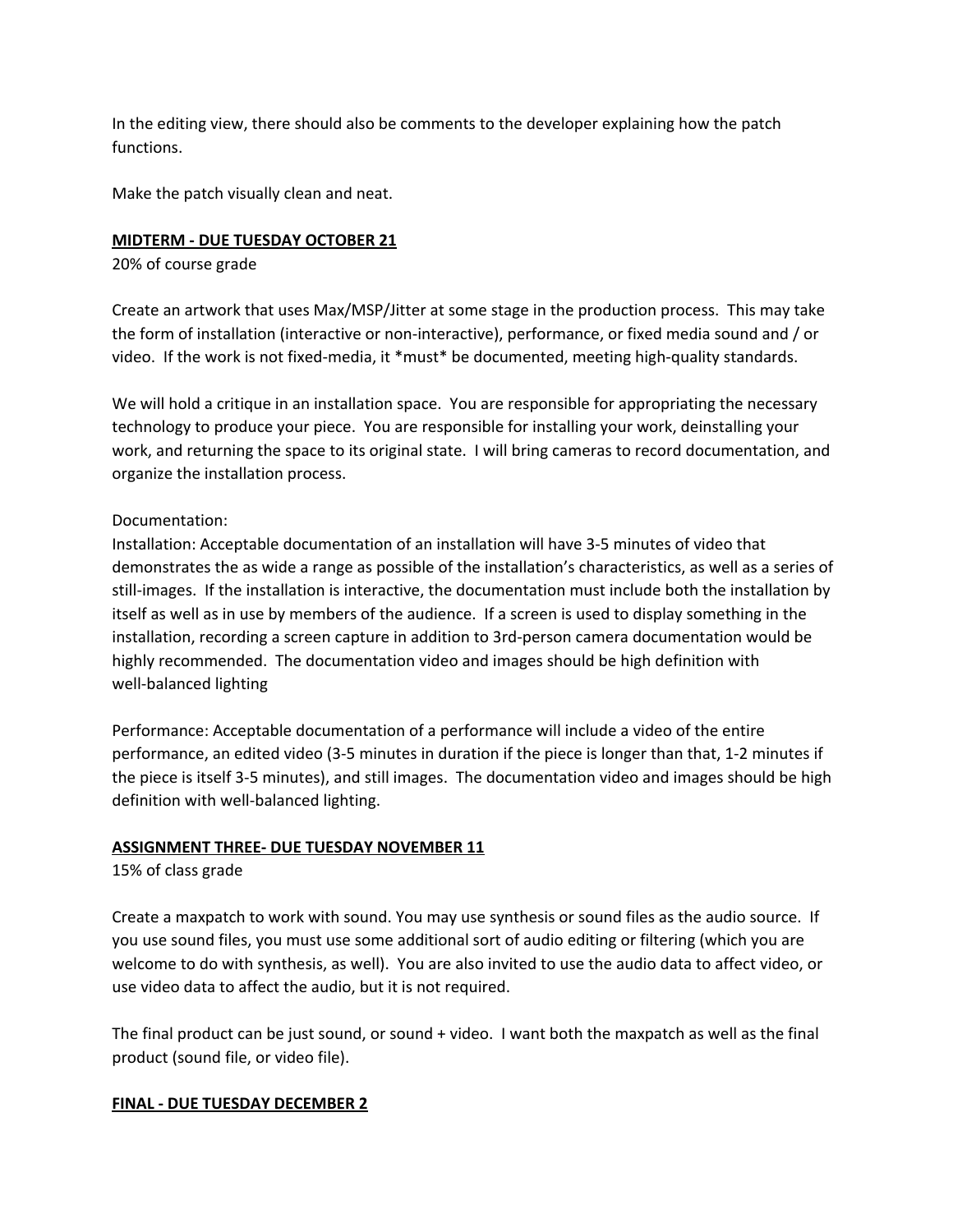25% of course grade

Same as midterm.

# **ATTENDANCE POLICY**

Out of respect for your peers and to foster the most professional working environment, a rigid attendance policy is to be observed at all times. Punctuality, preparedness, and ability to meet deadlines are considered in the assessment of your progress.

The policy is:

- · 2 absences allowed per semester
- 2 tardies equals one absence
- Critiques are mandatory

Two absences per semester are allowed due to the inevitable car problem, illness, or family emergency. Reserve these two absences for emergencies. Any absence over two will result in a lowered final grade for the course. If there are *unavoidable* emergencies please communicate these *in writing* to your instructor. *Do not* put the instructor into the position of having to determine if an absence is "excused" or not. There are no "excused" absences other than those noted in the university guidelines (military or university service).

If you miss a class, please get the information you have missed from a classmate and **be prepared**for the next class.

Coming to class late or leaving earlier is disruptive. Be aware that two tardies becomes one absence. A tardy is being over ten minutes late for class OR leaving class ten minutes before it is dismissed. These add up quickly so be diligent.

### **GRADING**

Participation - 10% Assignment 1 - 15% Assignment 2 - 15% Assignment 3 - 15% Midterm - 20% Final - 25%

*For each absence above your two allowed absences, 8% will be deducted from your final grade. For each tardy above your two allowed absences, 4% will be deducted from your final grade.*

# **DEADLINES / ASSIGNMENT TURN-IN**

Because of the collective aspect of the critique, it is mandatory that your project be presented on time, so that the critique covers the widest possible breadth of work. Failure to present a project at the start of class on the day it is due will result in the automatic lowering of your grade for that project.